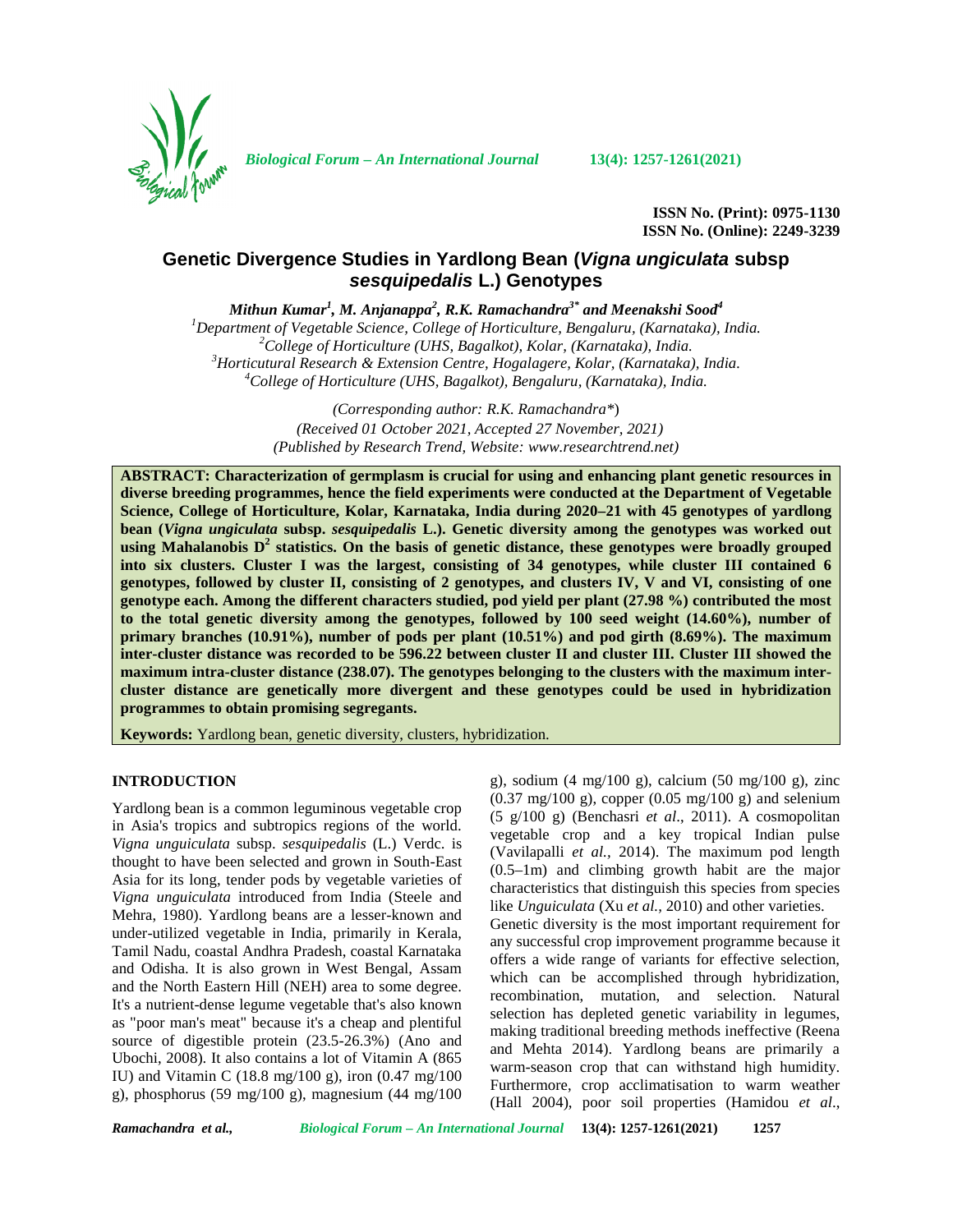2007). Despite the fact that the yardlong bean is regarded as a high-nutrition crop with adaptability to a wide range of environments, as a result, a study was undertaken with the broad goal of evaluating the divergence in the 45 yardlong bean genotypes.

A better understanding of genetic diversity or genetic similarity could aid in long-term selection (Chowdhury *et al.,* 2002) benefits in plants. Genetic diversity assessment is necessary to determine the source of genes for a specific character within the available germplasm. The genetic basis of crop diversity, with the ultimate goal of identifying useful allele genes and genomic region variation that can aid in the modification of a crop's desired characteristics, Assessment of genetic diversity among different genotypes is an important part of the breeding process for selecting better genotypes (Pidigam *et al.,* 2019).

The objectives of this study are to assess the degree of genetic divergence among 45 yardlong bean genotypes.

### **MATERIAL AND METHODS**

The present study was carried out to assess the diversity among 45 diverse genotypes of yardlong bean. The 45 genotypes were grown with a simple RCBD with two replications at the College of Horticulture, Kolar, India. Kolar is located in the drought-prone district of Karnataka and is part of the maidan (plains) region. It spans an area of  $3969 \text{ km}^2$  and is located between the north latitudes of 12°45′54″ and 13″ 35′47″ and the east longitudes of 77°50′29″ and 78°35′18. The experimental plot was thoroughly ploughed twice, the stubbles were removed, and the clods were crushed. The soil was harrowed twice to bring into a fine tilth. The recommended dosage of FYM and fertilizers were applied as per the UHSB package of practice. From the total fertilizer quantity 50 per cent of nitrogen and full dose of phosphorous and potassium nutrient were applied at time of sowing and remaining 50 per cent of nitrogen was applied at 30 days after sowings as a top dressing. Observations on vine length, internodal length, number of nodes on main vine, primary branches, days to 50 per cent flowering, number of cluster per plant, number of pods per clusters, number of pods per plant, pod length, pod girth, average pod

weight, number of seed per pod,100 seed weight, TSS, ascorbic acid (mg/100g), protein content in pod (%) and pod yield per plant were recorded on the five plants chosen at random in each genotype in each replication and the mean of five plants were taken for analysis. The genetic divergence was estimated using the  $D<sup>2</sup>$  statistic of Mahalanobis (1936) and the population was grouped into cluster by following methods suggested by Tocher (Rao, 1952). The intra and inter- cluster distances were calculated formula described by Singh (1985).

## **RESULTS AND DISCUSSION**

The analysis of variance for different quantitative traits for forty five genotypes of yardlong bean revealed highly significant (P=0.001) differences among the genotypes for all 17 characters studied. Based on the relative magnitude of  $D^2$  estimates (Table 1), 45 genotypes were broadly grouped into six clusters with a variable number of genotypes, revealing the presence of a considerable amount of genetic diversity in the materials. Among the six clusters, cluster I contained 34 genotypes, followed by cluster III, which contained six genotypes, cluster II contained two genotypes, and cluster IV, V, and VI contained one genotype each. The pattern of the group revealed that significant variability existed among the genotypes. The mean intra and inter cluster  $D^2$  values are given in Table 2. The intra cluster D <sup>2</sup> values varied from 0.00 (cluster IV, V, VI) to 238.07 (cluster III). Cluster III had the maximum  $D^2$  value (238.07), followed by cluster I (118.78) and cluster II (21.34), and no intra cluster distance was observed in cluster IV, V and VI. The inter cluster  $D<sup>2</sup>$  values of the six clusters revealed that the highest inter cluster distance (596.22) was between cluster II and cluster III, while the lowest (92.03) was observed between cluster IV and V. The inter cluster distance was minimum between cluster IV and V, indicating the narrow genetic diversity and maximum between cluster II and cluster III, followed by cluster II and cluster VI, indicating wider genetic diversity among the genotypes included in these cluster groups, which could be used in the yield improvement of yardlong bean. A wide range of variability was observed in the cluster means for all the characters studied (Table 3).

| <b>Cluster</b> | No. of<br>genotypes | <b>Genotypes</b>                                                                                                                                                                                                                                                                                                                                                                       |  |  |
|----------------|---------------------|----------------------------------------------------------------------------------------------------------------------------------------------------------------------------------------------------------------------------------------------------------------------------------------------------------------------------------------------------------------------------------------|--|--|
| 34<br>Malika   |                     | COHBYBCO1,COHBYBCO2,COHBYBCO3,COHBYBCO4,COHBYBCO5,COHBYBCO8,COHBYBCO9,COHB<br>YBCO10,COHBYBCO11,COHBYBCO12,COHBYBCO15,COHBYBCO16,COHBYBCO17,<br>COHBYBCO18.COHBYBCO19.COHBYBCO20.COHBYBCO21.COHBYBCO22.COHBYBCO23.<br>COHBYBCO24.COHBYBCO25.COHBYBCO26.COHBYBCO27.COHBYBCO28.COHBYBCO30.<br>COHBYBCO34, COHBYBCO35, COHBYBCO37, COHBYBCO38, Vyjayanthi, Vellayani Jyothika, Sarika and |  |  |
|                |                     |                                                                                                                                                                                                                                                                                                                                                                                        |  |  |
|                |                     | 02<br>COHBYBCO36 and COHBYBCO40                                                                                                                                                                                                                                                                                                                                                        |  |  |
| Ш              |                     | Arka Mangala, COHBYBCO6, COHBYBCO7, COHBYBCO13, COHBYBCO14 and COHBYBCO32<br>06                                                                                                                                                                                                                                                                                                        |  |  |
| IV             | 01                  | COHBYBCO31                                                                                                                                                                                                                                                                                                                                                                             |  |  |
|                | 01                  | COHBYBCO33                                                                                                                                                                                                                                                                                                                                                                             |  |  |
| VI             | 01                  | COHBYBCO29                                                                                                                                                                                                                                                                                                                                                                             |  |  |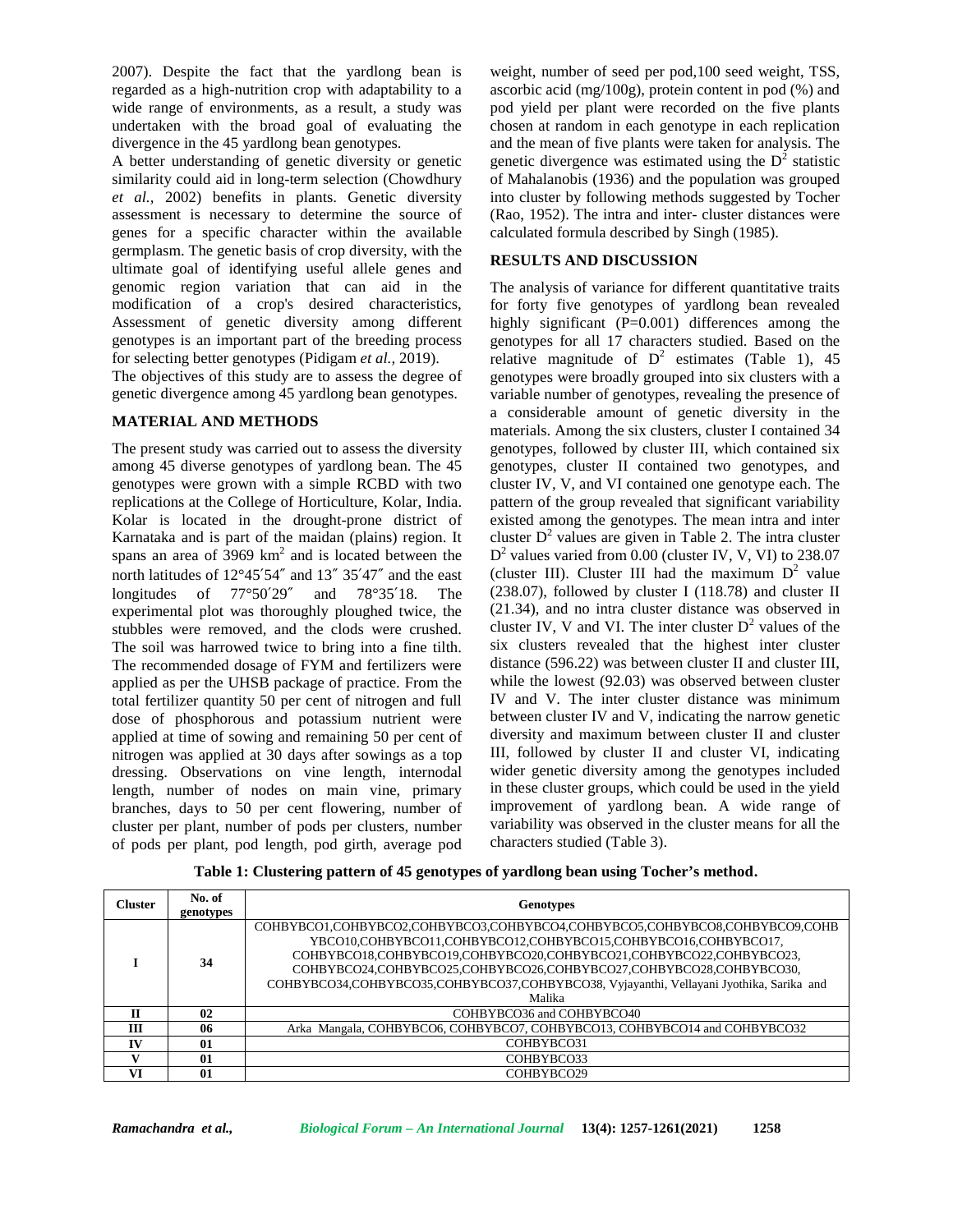**Table 2: Average intra and inter cluster distance D<sup>2</sup> for different parameter of yardlong bean genotypes.**

| <b>Cluster Distances</b> |           |                  |           |                  |                  |           |
|--------------------------|-----------|------------------|-----------|------------------|------------------|-----------|
|                          | Cluster 1 | <b>Cluster 2</b> | Cluster 3 | <b>Cluster 4</b> | <b>Cluster 5</b> | Cluster 6 |
| Cluster 1                | 118.78    | 220.09           | 263.48    | 217.33           | 242.22           | 370.59    |
| <b>Cluster 2</b>         |           | 21.34            | 596.22    | 305.32           | 286.27           | 497.52    |
| <b>Cluster 3</b>         |           |                  | 238.07    | 408.60           | 448.65           | 406.51    |
| Cluster 4                |           |                  |           | 0.00             | 92.03            | 463.44    |
| Cluster 5                |           |                  |           |                  | 0.00             | 400.85    |
| Cluster 6                |           |                  |           |                  |                  | 0.00      |

**Note:** diagonal values indicates intra cluster distance



Mahalanobis Euclidean Distance (Not to the Scale)

**Fig. 1.** Distance between inter and intra cluster distances in yardlong bean genotypes.



**Fig. 2.** Dendogram showing the genetic diversity among 45 genotypes of yardlong bean using Tocher's method.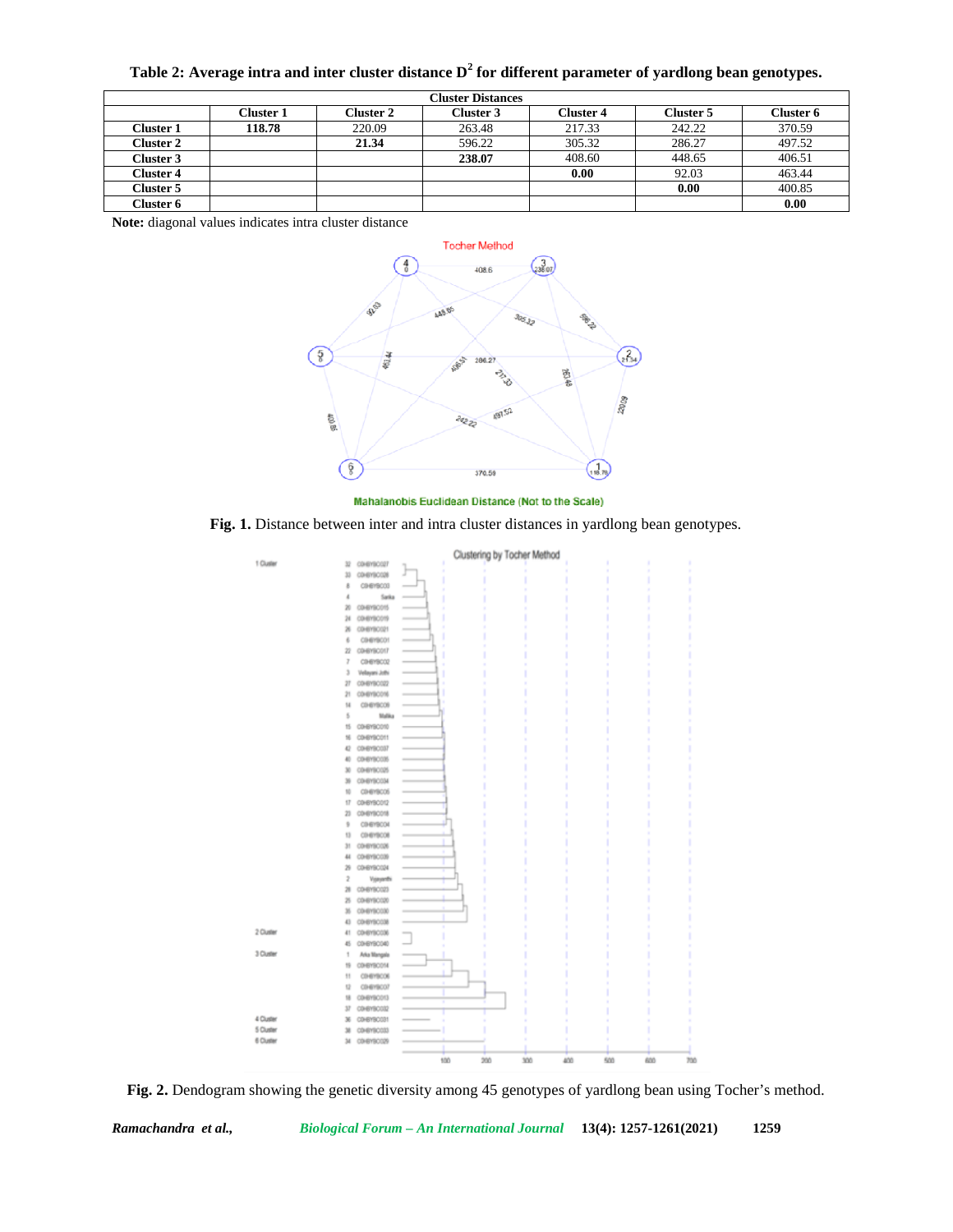Characters like vine length (301.59), number of clusters per plant (27.96), number of pods per cluster (2.48), number of pods per plant (51.25), pod length (51.28), average pod weight (21.93), number of seeds per pod (17.08), protein content in pod (17.52), TSS (4.08), and pod yield per plant (764.78) were observed with genotypes in cluster III. While in cluster VI, recorded higher cluster means for primary branches (7.50), days to 50 per cent flowering (50.48), pod girth (9.12) and 100 seed weight (16.62). The genotypes in cluster V recorded maximum mean values for characteristics like number of nodes on the main vine (21.20) and ascorbic acid content (27.12). The genotypes in cluster IV recorded a higher cluster mean value for internodal length (15.58). The genotypes with maximum mean values are used as parents in future breeding and, based on the genetic distance and clustering pattern, the most divergent genotypes were from clusters III, VI, and V, which could be used as best parents in a crop improvement programme. There is a lot of research being done on several elements of the yardlong bean, including genetic diversity (Sarutayophat *et al*., 2007; Benchasri and Bairaman, 2010; Ullah *et al.*, 2011; Mahmudul Huque *et al.,* 2012).

The diversity of parents is of the utmost importance for a successful breeding programme, as the crossing made between parents y to produce desired recombinant in progeny. It is, however, preferable, depending upon information about the genetic diversity found in accessible germplasm, to select appropriate genetically different parents. The choice of the parents mainly depends on the contribution of characters towards divergence (Table 4).

**Table 3: Mean values of different characters in six clusters of yardlong bean.**

| <b>Characters</b>                          | <b>Clusters</b> |              |        |        |        |        |
|--------------------------------------------|-----------------|--------------|--------|--------|--------|--------|
|                                            |                 | $\mathbf{I}$ | Ш      | IV     | V      | VI     |
| Vine length (cm)                           | 296.93          | 268.15       | 301.59 | 266.88 | 261.70 | 90.42  |
| Internodal length (cm)                     | 14.97           | 13.04        | 15.46  | 15.58  | 13.46  | 8.60   |
| Number of nodes on main vine               | 19.47           | 17.00        | 20.58  | 18.20  | 21.20  | 11.60  |
| Primary branches                           | 3.65            | 2.88         | 5.01   | 3.50   | 4.90   | 7.50   |
| Days to 50 per cent flowering              | 68.07           | 67.23        | 64.57  | 67.48  | 71.49  | 50.48  |
| Number of cluster per plant                | 24.79           | 22.93        | 27.96  | 17.08  | 20.14  | 23.69  |
| Number of pods per cluster                 | 2.27            | 1.83         | 2.48   | 2.32   | 1.73   | 2.21   |
| $\overline{\text{No}}$ . of pods per plant | 39.25           | 29.41        | 51.25  | 42.82  | 26.06  | 40.15  |
| Pod length (cm)                            | 38.68           | 25.76        | 51.28  | 42.82  | 26.06  | 40.15  |
| Pod girth (mm)                             | 7.73            | 6.84         | 7.80   | 8.26   | 5.75   | 9.12   |
| Average pod weight $(g)$                   | 15.01           | 10.19        | 21.93  | 8.89   | 10.07  | 13.25  |
| Number of seeds per pod                    | 15.74           | 15.14        | 17.08  | 12.49  | 12.60  | 16.40  |
| $100$ seed weight $(g)$                    | 15.50           | 12.67        | 15.06  | 12.98  | 14.28  | 16.62  |
| $TSS$ ( $Brix$ )                           | 3.64            | 3.62         | 4.08   | 2.77   | 3.73   | 3.24   |
| Ascorbic acid (mg/100g)                    | 15.63           | 11.11        | 17.41  | 26.50  | 27.12  | 13.21  |
| Protein content in pod (%)                 | 15.40           | 10.48        | 17.52  | 12.58  | 14.27  | 8.67   |
| $\overline{Pod}$ yield per plant (g)       | 554.26          | 333.02       | 764.78 | 256.44 | 233.76 | 516.42 |

**Table 4: Per cent contribution from different characters to the total divergence in yardlong bean genotypes.**

| Sr. No. | <b>Source</b>                 | Contribution % | <b>Times ranked</b> |
|---------|-------------------------------|----------------|---------------------|
| 1.      | Vine length (cm)              | 2.00           | 20.00               |
| 2.      | Internodal length (cm)        | 0.10           | 1.00                |
| 3.      | Number of nodes on main vine  | 0.61           | 6.00                |
| 4.      | Primary branches              | 10.91          | 109.00              |
| 5.      | Days to 50 per cent flowering | 4.00           | 40.00               |
| 6.      | Number of cluster per plant   | 0.10           | 1.00                |
| 7.      | Number of pods per cluster    | 2.00           | 20.00               |
| 8.      | No. of pods per plant         | 10.51          | 105.00              |
| 9.      | Pod length (cm)               | 4.44           | 44.00               |
| 10.     | Pod girth (mm)                | 8.69           | 87.00               |
| 11.     | Average pod weight (g)        | 3.54           | 35.00               |
| 12.     | Number of seeds per pods      | 1.82           | 18.00               |
| 13.     | 100 seed weight $(g)$         | 14.6           | 146.00              |
| 14.     | TSS $(^{\circ}Brix)$          | 4.50           | 45.00               |
| 15.     | Ascorbic acid (mg/100g)       | 0.20           | 2.00                |
| 16.     | Protein content in pod (%)    | 4.04           | 40.00               |
| 17.     | Pod vield per plant (g)       | 27.98          | 280.00              |

The character pod yield per plant ranked first (280 times) with maximum contribution of 27.98 per cent followed by 100 seed weight (14.60 %), primary branches (10.91 %), number of pods per plant (10.51%), pod girth (8.69 %), pod length (4.44%), TSS (4.50%), protein content in pod (4.04%), days to 50 per cent flowering (4.00%), vine length (2.00%), number of pods per plant (2.00%), number of seeds per pod